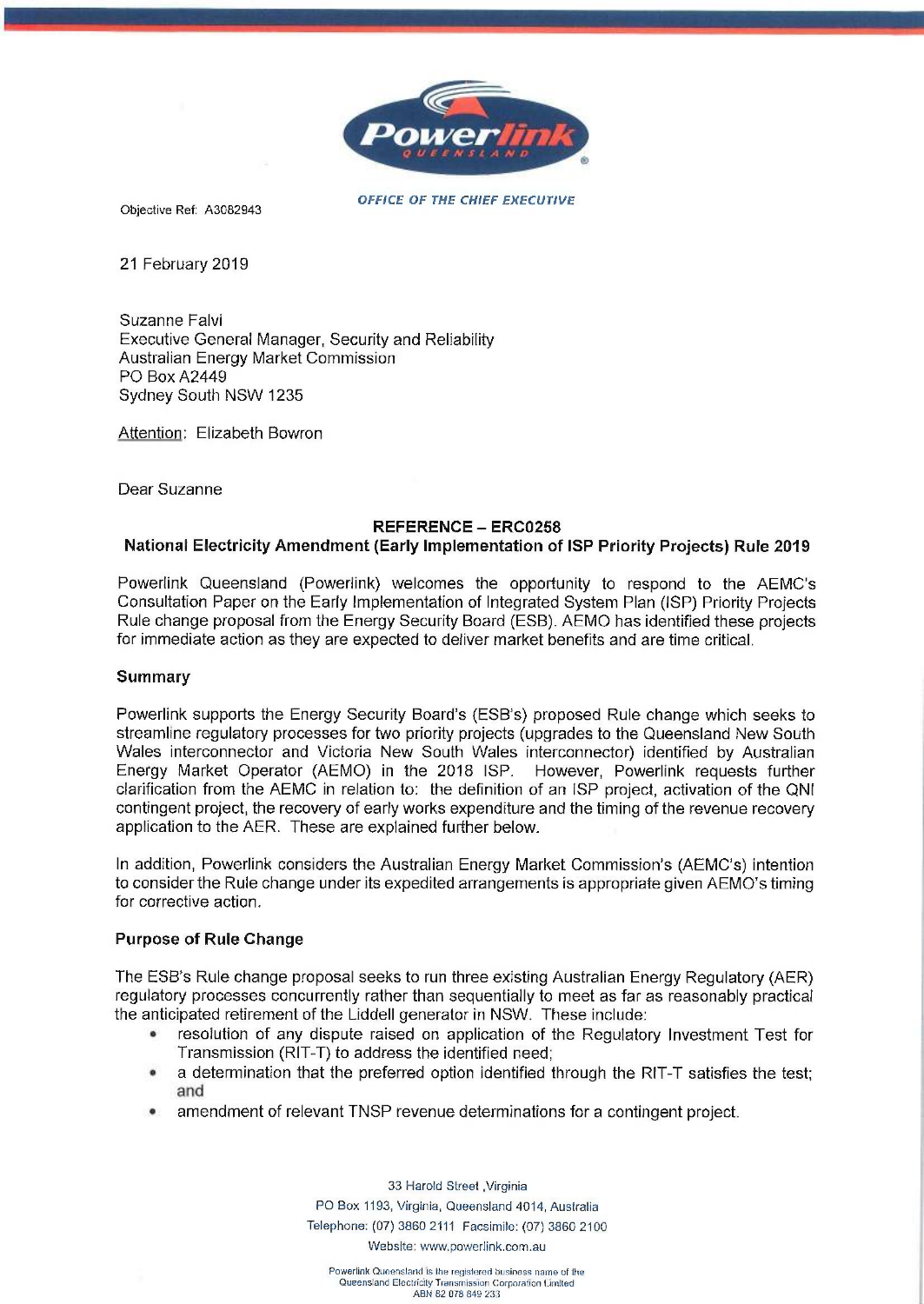Importantly, the ESB does not propose any changes to the RIT-T process itself. Given that customers will ultimately pay for any investment that may result from the RIT-T, the process will continue to ensure that any potential investments are subject to a thorough and transparent assessment that clearly demonstrates the investment will provide market benefits, that customers have the opportunity to provide input throughout the process and that appropriate safeguards remain in place. This includes the opportunity to raise a dispute if there are concerns about how the RIT-T has been applied.

### Powerlink Queries

Notwithstanding its support for the ESB's proposed Rule change, Powerlink has a number of queries about how any associated QNI works would be given practical effect under the regulatory arrangements. Within this context, Powerlink requests that the AEMC clarify its position in relation to the following queries on this matter:

- ISP Project Definition whether Powerlink's contingent project for QNI allowed in its 2017 Transmission Determination for the 2018-22 regulatory period should also be referenced under the definition of an ISP priority project under the Rule. This is to make it clear that works may also be required to be undertaken in Queensland and not just by TransGrid in New South Wales;
- Activation of QNI Contingent Project- that a relevant contingent project allowed in a regulatory determination can only be activated once under the Rules even if necessary upgrade works are carried out in stages, as would potentially be the case for QNI. If this is the case, Powerlink will need to work with the AER to determine an appropriate way forward;
- Recovery of Early Works Expenditure that prudent early works (such as the procurement of major plant items) associated with the QNI contingent project to meet the required timeframe can be recovered under the regulatory framework. It is noted that the ESB intends to explore setting up a fund that could be used to underwrite expenditures on Group 1 ISP projects that are time critical, such as a potential QNI upgrade. However, while the ESB is expected to provide a report to the COAG Energy Council by mid-2019, these changes may not be implemented in time for the potential QNI upgrades; and
- Timing of Revenue Recovery Application to  $AER$  whether the requirement to lodge contingent project applications to the AER within 90-business days before the end of a regulatory period is required. Powerlink understands that this requirement was originally put in the Rules to allow the AER to consider the application and to provide TNSPs sufficient time to factor the costs of contingent project works into prescribed transmission prices for the following financial year. As the AEMC is aware, the Rules were amended in 2014 to require TNSPs to publish their prices for the next financial year by 15 March each year. As a result, this restriction is no longer relevant.

In addition, the timing for publication of the two remaining reports under the RIT-T for the QNI potential upgrade assessment (Expanding NSW-QLD Transmission Transfer Capacity) may not precisely align to enable TransGrid and/or Powerlink to lodge contingent project applications with the AER outside the 90-business day timeframe.

Powerlink also understands that any additional capital or operating expenditure associated with an approved contingent project will be taken into account in the AER's capital expenditure efficiency scheme (CESS) and efficiency benefit sharing scheme for operating expenditure (EBSS). In other words, the capex and opex targets will be adjusted accordingly. However, it appears that any costs incurred that relate to the contingent project that do not meet the relevant capital expenditure threshold under the Rules (ie. \$30 million or 5% of the maximum allowed revenue in the first year of the regulatory period) would not be excluded from the incentive schemes. This may well be the